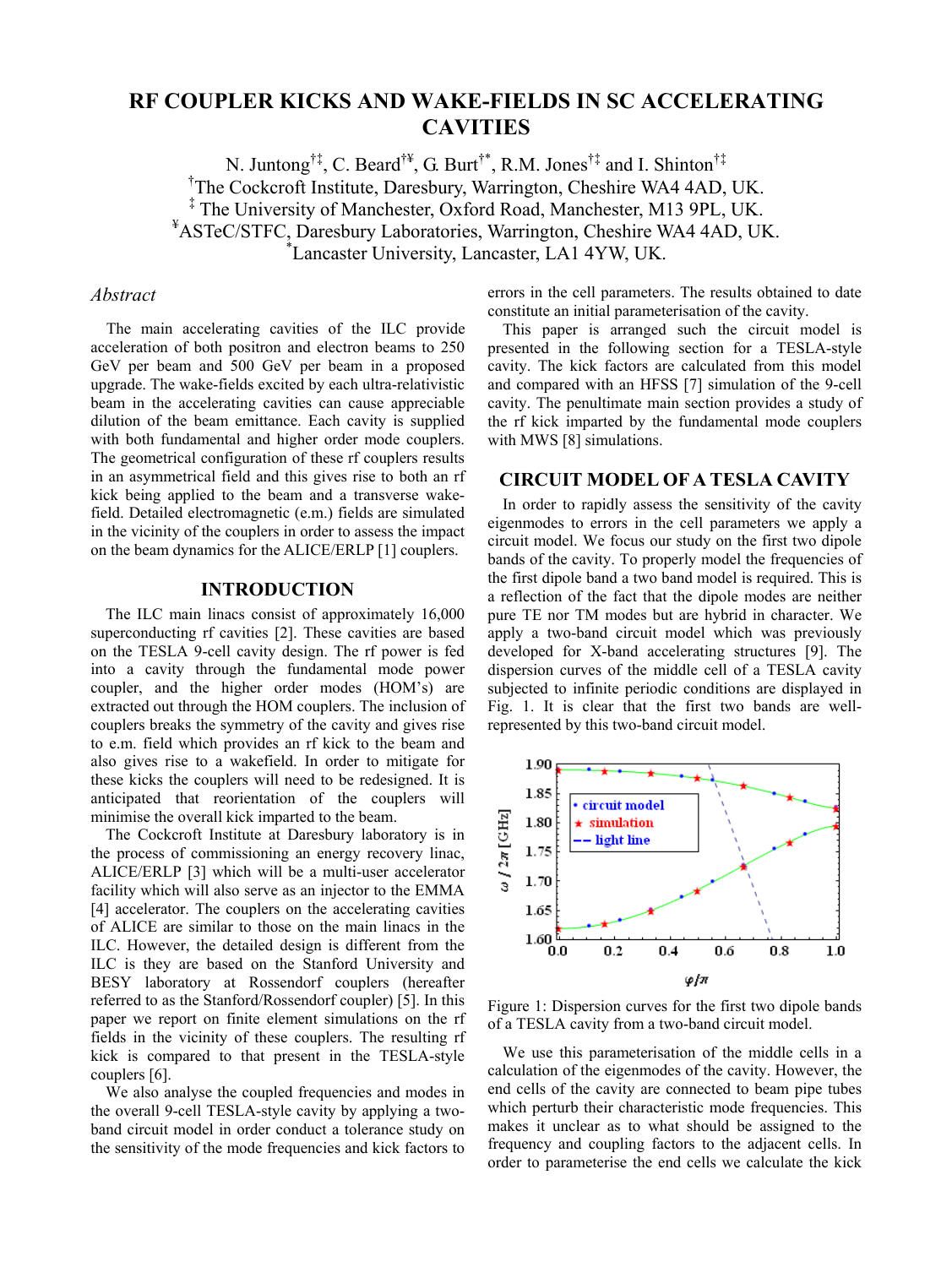factors and coupled frequencies of the system as a function of four end-cell parameters: the TE and TM cell frequencies and the corresponding TE and TM coupling factors. The results of this calculation are compared to an HFSS simulation of the 9-cells with attached beam tubes and the four parameters are varied in order to minimise the sum of the squares of their differences. The results of this calculation for the mode frequencies and kick factors are displayed in Fig. 2 and Fig. 3 respectively. The optimized double chain circuit model has an average mode frequency difference of 1.65 and 1.95 MHz and an average kick factor difference of 0.57 and 0.35 V/pC/m/m for the first and the second dipole pass band, respectively.



Figure 2: Frequency versus mode number for an optimized circuit model compared to HFSS simulation of a TESLA cavity for the first two dipole pass bands.



Figure 3: Kick factor comparison between an optimized circuit model and a full structure HFSS simulation of a TESLA 9-cell structure for the first two dipole pass bands.

The kicks factors, displayed in Fig. 3, show a larger discrepancy between that predicted by the model and that obtained from HFSS simulations. Including the coupling to higher bands may improve this model but this remains a subject for future study.

## **RF COUPLER KICKS**

At Daresbury laboratory we are in the process of commissioning an energy recovery linac ALICE/ERLP

[3]. A major part of this accelerator consists of TESLAstyle cavities which are provided with a set of couplers designed by Stanford/Rossendorf. In order to assess the transverse kick imparted to the beam by these couplers we perform simulations on the last cell. The particular cavity under consideration is illustrated in Fig. 4.

As the bandwidth of the coupler cell is relatively small it is more convenient to perform eigenmode simulations



Figure 4:The TESLA cavity with the Stanford/Rossendorf coupler shown lowermost.

on this system. A travelling wave in the coupler waveguide is simulated by performing two independent simulations with shorted and open circuited boundary conditions on the couplers waveguide. These boundary conditions constitute perfect electric (PE) and perfect magnetic (PM) terminations respectively. Provided the coupler has a low external quality factor, it is possible to combine the results of two simulations in order to obtain the fields of a travelling wave in the coupler. For a PE boundary with a short is placed at  $z=0$  the transverse electric field inside the coupler is given by

$$
E_1 = A \sin(kz) e^{i\omega t}
$$
 (1)

Whereas, for a PM boundary and for a short placed at  $z=0$ the field is given by

$$
E_2 = B\cos(kz)e^{i\omega t} \tag{2}
$$

Superimposing the two solutions gives an outgoing wave

$$
E_{out} = E_1 + i\left(\frac{A}{B}\right)E_2 = iAe^{i(\omega t - kz)}
$$
 (3)

A travelling wave solution is obtained provided the resonant frequencies of the two simulations are not significantly different. Applying this superposition to all the fields in the cavity enables the fields of the travelling wave solution to be obtained. The incoming waves are obtained by subtracting the two solutions:

$$
E_{in} = E_1 - i(\frac{A}{B})E_2 = -iAe^{i(\omega t + kz)}
$$
 (4)

This will give a different coupler kick factor for incoming waves. In an actual cavity there are both incoming and outgoing components. To obtain the overall coupler kick the two components must be superimposed [10], [11]. In